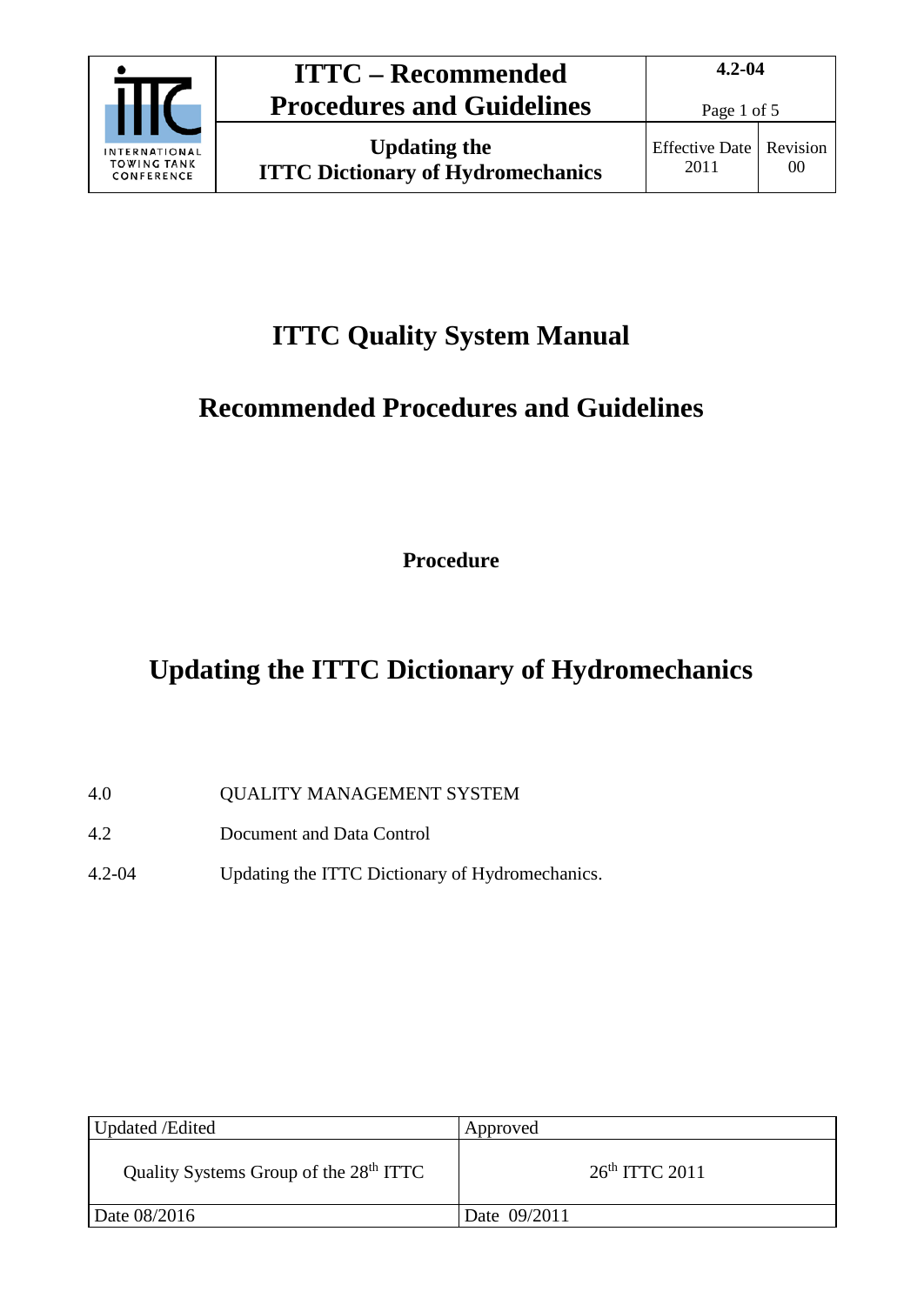

**Updating the ITTC Dictionary of Hydromechanics**

### **Table of Contents**

- **1. [PURPOSE OF PROCEDURE](#page-2-0) .............3**
- **2. [SCOPE....................................................3](#page-2-1)**
- **3. [UPDATING OF DICTIONARY OF](#page-2-2)  [HYDROMECHANICS.](#page-2-2) ........................3**
- **3.1 [Preparation of new entries................3](#page-2-3)**
- **3.2 [Adoption.............................................3](#page-2-4)**
- **4. [RESPONSIBILITY MATRIX](#page-4-0) .............5**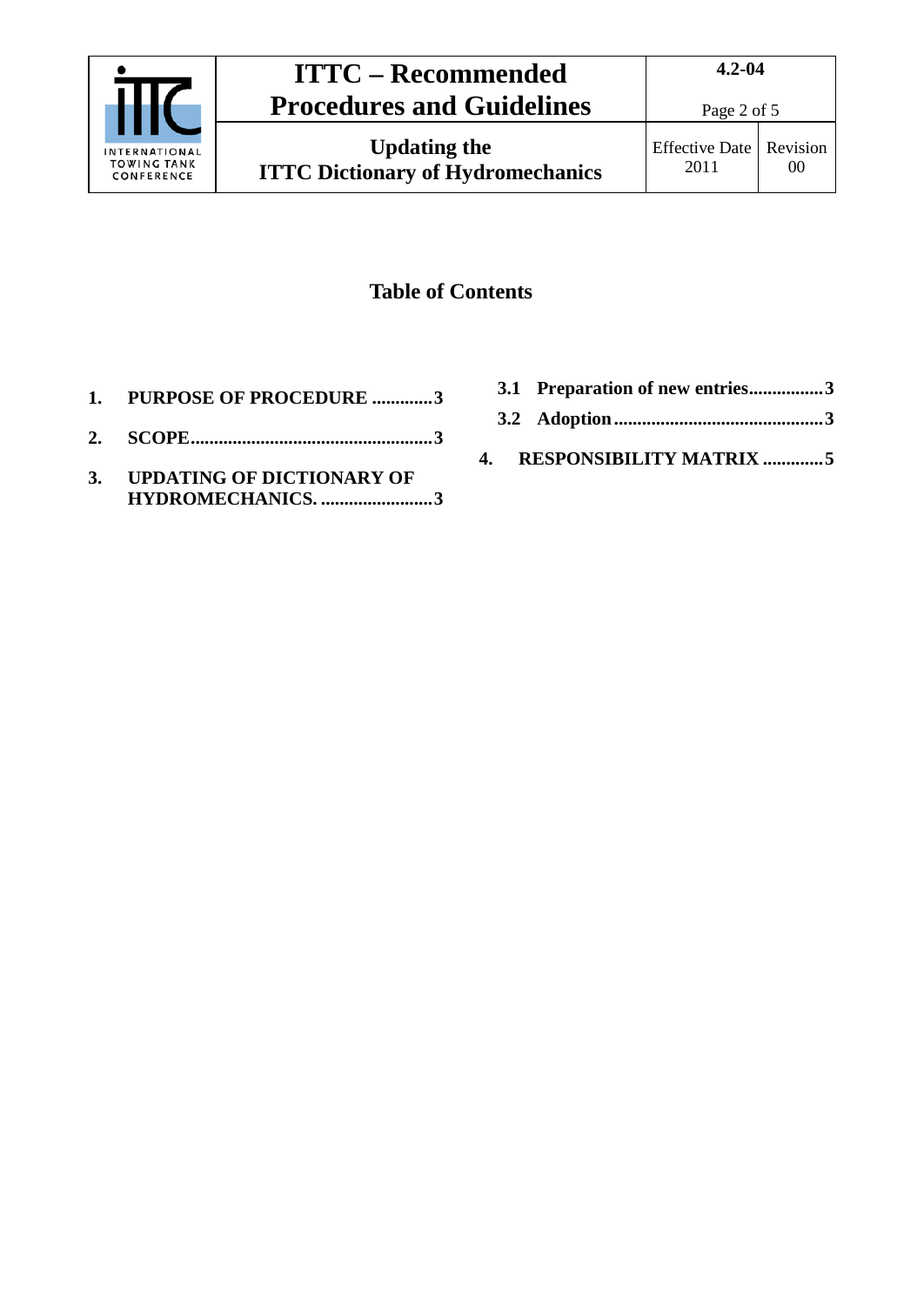

## **ITTC – Recommended Procedures and Guidelines**

**Updating the ITTC Dictionary of Hydromechanics**

## **Updating the ITTC Dictionary of Hydromechanics**

### <span id="page-2-0"></span>**1. PURPOSE OF PROCEDURE**

- Ensure that ITTC Dictionary of Hydromechanics is correct and up to date.
- Ensure new entries are implemented according to the rules of ITTC in the shortest possible time.
- Ensure that the ITTC Symbols and Terminology List is harmonised with ITTC Dictionary.

### <span id="page-2-1"></span>**2. SCOPE**

- All Committees, Panels and Groups of ITTC who prepare ITTC Recommended Procedures and Guidelines.
- Full Conference, Executive Committee and Advisory Council.

#### <span id="page-2-2"></span>**3. UPDATING OF DICTIONARY OF HY-DROMECHANICS.**

#### <span id="page-2-3"></span>**3.1 Preparation of new entries**

• The need of a new entry to be adopted can be stated by a Technical Committee or a Group, by the Conference or by the Advisory Council. The suggestion for new entries is submitted to the appropriate Technical Committee.

The necessity and the entry itself shall be checked by the Technical Committee or Group with regard to common application and usefulness prior to the Conference. The new or updated entries must be checked by the Quality Systems Group as regard formal format before they are presented to the Full Conference.

#### <span id="page-2-4"></span>**3.2 Adoption**

The Full Conference decides upon the adoption and publication of new or updated entries. To ensure that no questionable definitions are implemented the following scheme shall be followed:

- Review by the Quality Systems Group for formal aspects.
- Correction by Technical Committee or Group, if necessary.
- Presentation to the Conference and discussion at the Full Conference.
- If there are serious objections the updated entries will not be accepted.
- Adding to the Dictionary by the Quality Systems Group or a suitable person or Group.
- Publication of the final adopted version of the ITTC Dictionary of Hydromechanics by the Executive Committee together with the second Volume of the Proceedings.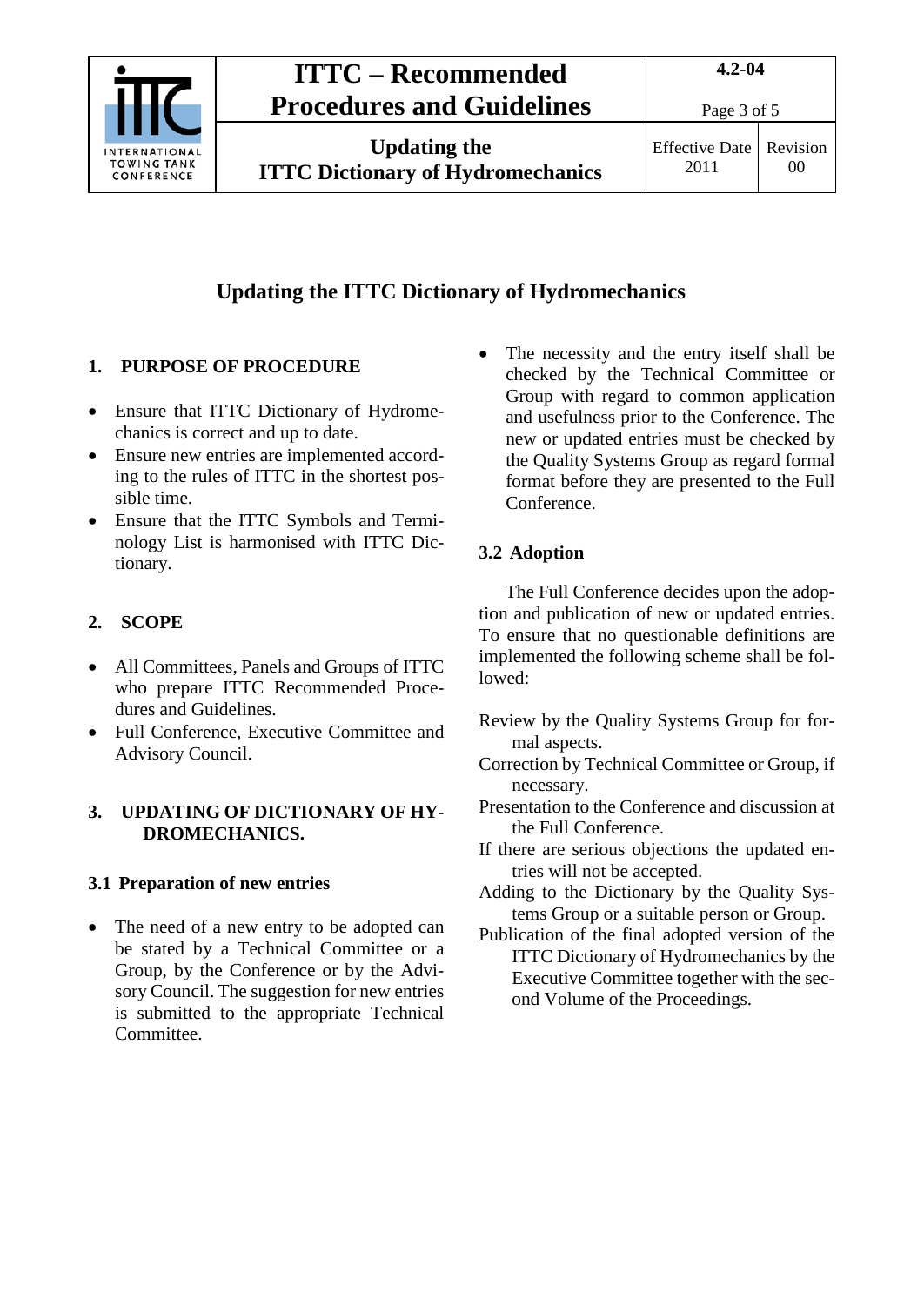